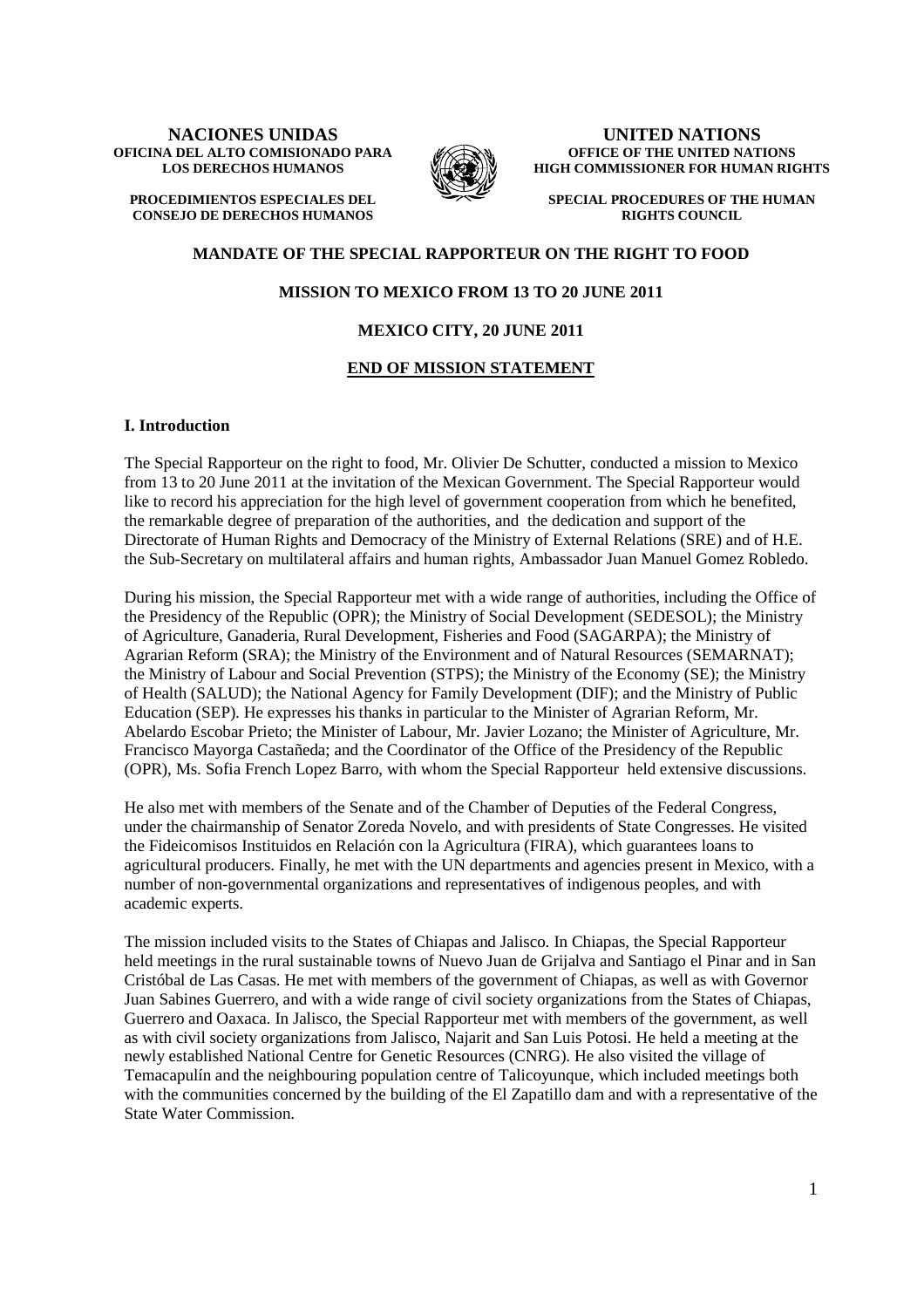# **II. The situation of food insecurity**

Mexico has made significant progress in improving a key indicator for the realization of the right to food, i.e., achieving the Millennium Development Goal of reducing the national average of children below five years who are underweight (Target 1.8) from 14.2 percent in 1998 to 5 percent in 2006. Yet, progress has been uneven and deprivation levels in enjoyment of the right to food remain dramatic for a large part of the population. The National Council on the Evaluation of Social Development Policy (CONEVAL) estimates that 18.2 percent of the population (19.5 million persons) lived in "food poverty" in 2008, an increase from 13.8 percent (14.4 million persons) in 2006. The situation has remained largely unchanged since 1992.

These national averages cover significant disparities between deprivations in access to adequate food between urban and rural areas as well as between States in north, south and central Mexico. Out of the 18.1 million persons who live in municipalities considered to have a high or very high degree of marginalization, 80.6 percent live in rural areas.

There are also marked differences in relevant right to food indicators between indigenous and nonindigenous populations. For both groups, child malnutrition rates have decreased gradually. Nevertheless, one in three (33.2 percent) indigenous children under the age of five suffered from chronic malnutrition in 2006, compared to one in ten (10.6 percent) non-indigenous children.

# **III. The legal and policy framework**

Mexico, as a signatory to the International Covenant on Economic, Social and Cultural Rights, has the legal obligation to respect, protect and fulfil the right to adequate food as set out in the Covenant as well as other international human rights treaties. Recent reforms of the Constitution demonstrate the commitment of Mexico to strengthen the protection of right to food. On 10 June 2011, days before the mission, the President of Mexico promulgated a constitutional revision elevating to constitutional rank all international human rights treaties ratified by Mexico. Moreover, a reform to explicitly recognize the right to food under the Constitution is now close to fruition.

Mexico has joined the small but rapidly growing group of States that are making the right to adequate food explicit in their domestic constitutions. Now is the time to further improve the legal framework by adopting a framework law on the right to food, as has been done in a number of other countries in the region. Such framework laws are recommended by the Committee on Economic, Social and Cultural Rights and under the Voluntary Guidelines on the progressive realization of the right to adequate food in the context of national food security to identify more clearly the beneficiaries and as a source of increased participation with civil society. A national strategy for the realization of the right to food then should be adopted in accordance with the framework law. Such a national strategy presents four major advantages:

(i) First, it improves coordination between the different relevant ministries and between the national and sub-national levels of government. At present, there are inconsistencies across the various sectoral policies implemented in Mexico. For instance, some of the agricultural support programmes disproportionately benefit the richest producers in the wealthiest part of the country, increasing inequality in the rural areas, which in turn are addressed through social protection programmes.

(ii) Second, a national strategy could help to identify complementarities between different instruments that currently serve to improve food security in order to achieve multiplier effects. In particular, measures aimed at supporting food producers and measures aimed at improving the accessibility of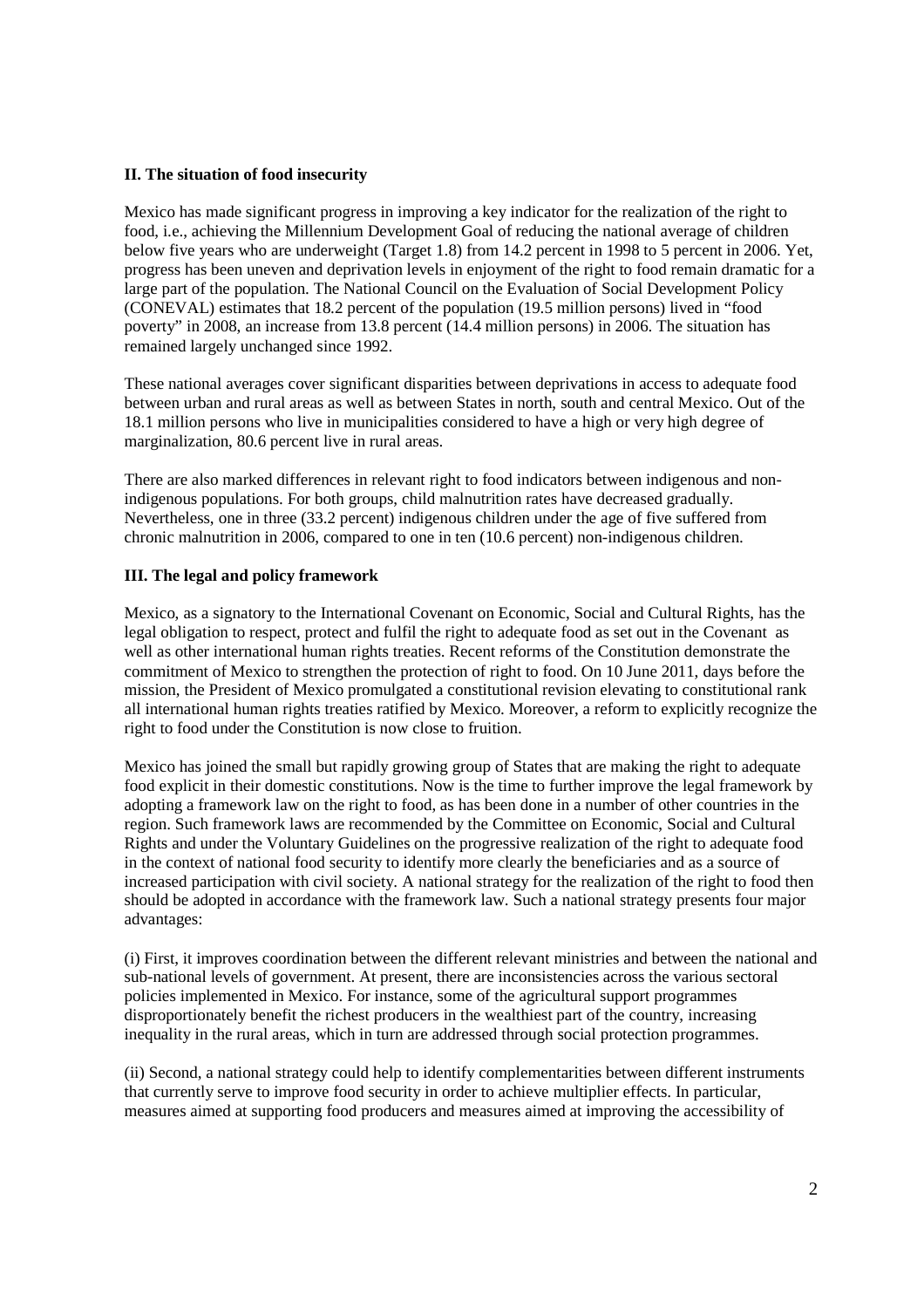adequate food to consumers should be made mutually reinforcing, rather than designed in isolation from each other.

(iii) Third, due to their multi-year nature, national strategies can help address the tension between shortterm objectives, such as ensuring a supply of low priced food to the urban populations and increasing production, and long-term objectives, such as increasing the incomes of small-scale farmers and inclusive rural development with a responsible use of natural resources.

(iv) Fourth, a national strategy should improve accountability, by clearly allocating responsibilities across various branches of government, and by setting precise timeframes for the adoption of measures that will ensure the progressive realization of the right to food. An independent body could contribute to monitoring the implementation of the strategy by using appropriate indicators.

In the remainder of his statement, based on his assessment of the challenges facing the country, the Special Rapporteur identifies the issues that such a national strategy could address under the four dimensions of the human right to adequate food.

# **IV. A national strategy for the realization of the right to food**

### **1. Food availability: supporting agricultural production**

Between 1991 and 1996, Mexico implemented a "Second agrarian reform" to prepare its agricultural sector for the liberalization of agriculture markets linked to the signature of the North American Free Trade Agreement (NAFTA). The three programmes that formed the basis of this reform remain the backbone of Mexico's agricultural policies: the *Programa de Apoyos a la Comercialización*, an outputbased subsidy program, the main instrument of which is *Ingreso Objectivo*; the *Programa de Apoyos Directos al Campo* (PROCAMPO), a per hectare direct transfer programme decoupled from production and commercialization established by the *Decree that Regulates the Rural Direct Support Program, Procampo, DOF (25 July 1994*); and the *Alianza para el Campo*, a family of investment support programs (including the *Programa de Desarrollo Rural (PDR)*, the *Programa de Fomento Agrícola*, and the *Programa de Fomento Ganadero*).

The adoption in 2001 of the *Ley de Desarrollo Social Sustentable,* an umbrella law for rural development, has been an important step in improving rural policies, although the *Programa Especial Concurrente para el Desarrollo Rural Sustentable* (PEC), the coordinating framework for ARD expenditures which was created by the law, has not impacted much the allocation of ARD resources. Resources allocated to the Ministry of Agriculture, Livestock, Rural Development, Fisheries and Food (SAGARPA) have significantly increased throughout the 2000s, going from 47,9 billion pesos to an estimated 73,9 billion pesos budget in 2011. In addition a series of programmes were introduced more recently, such as *MasAgro, Promaf, Tropico Humedo, Proyecto Estragetico de Seguridad Alimentaria* (PESA), which is a welcome development. Agricultural production, including fisheries, increased at an average annual rate of 2.4 percent during the period 2000–2010.

These programmes represent very significant efforts to improve food availability in Mexico. The Special Rapporteur, however, notes that Mexican agricultural policies are insufficiently pro-poor. While more than 95 percent of the expenditure in social programmes of the PEC focuses on people living in poverty, less than 8 percent of the expenditure in agricultural programmes is targeted. In a country that has 80 percent of its farmers with less than 5 hectares, this is an area in which large improvements should be made. Agricultural policies favour the richest states, the richest municipalities and the richest producers/households. In 2005, the poorest six states received only 7 percent of total agricultural public expenditures despite being home to 55 percent of those living in extreme poverty.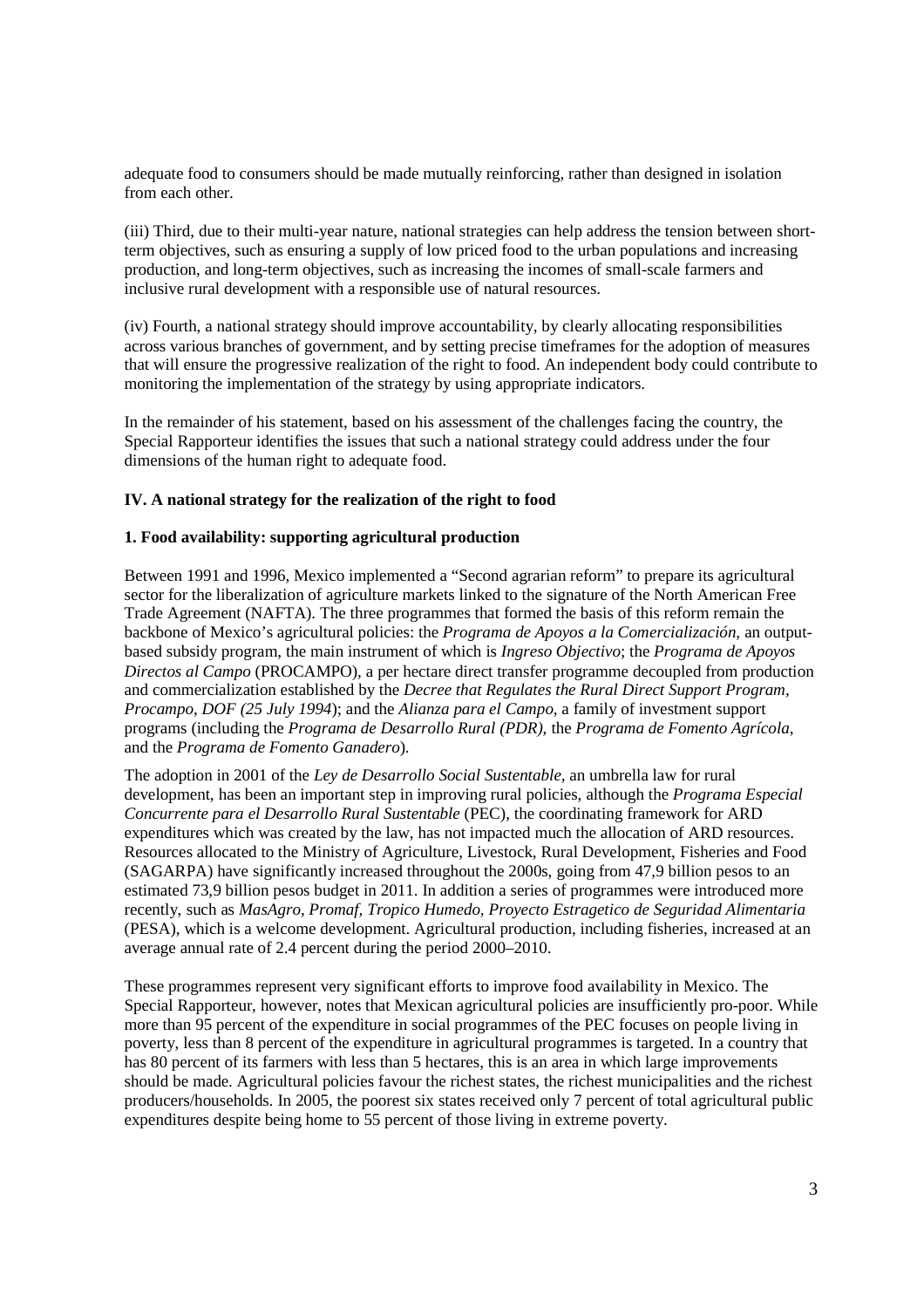Although these figures do not account for the latest policy changes, one can only conclude that agricultural public expenditures contribute to increasing income inequality in Mexico and fail to align with the requirement that the State should dedicate the maximum of available resources to the progressive realization of the right to food (articles 2(1) and 11 of the International Covenant on Economic, Social and Cultural Rights).

The Special Rapporteur, therefore, calls for a "Third Agrarian Reform" that would include the following interrelated features: (i) a reorientation of a significant portion of agricultural public expenditure towards people living in poverty via targeted programmes, such as PESA; (ii) the allocation of a larger portion of agricultural public expenditure towards public goods, including access to credit and financial services, agricultural extension services, support to producers, organizations and cooperatives, measures to protect agricultural producers from price volatility, and infrastructure, such as communication routes and transport and storage facilities; (iii) the launching a SAGARPA-SEMARNAT joint programme to develop agro-forestry systems as well as rainwater harvesting techniques on the basis of the successful principles of the *ProArbol* programme, including local community participation and payments for ecological services; (iv) the reduction of the *Tarifa 9* subsidies to rapidly stop the overuse of aquifers and the reallocation of an important portion of the current expenses for large-scale dams and hydrological infrastructure towards the promotion of rainwater harvesting techniques: such techniques have the additional advantage of being pro-poor, as a number of food-insecure smallholders live in arid environments and depend upon such programmes to regain options to decent livelihoods.

# **2. Food accessibility: fighting poverty: rural and urban**

# *2.1. Social protection programmes*

Mexico has been a pioneer in conditional cash transfer programmes. *Oportunidades* currently covers 5.85 million households throughout the country, and the coverage is particularly impressive in the poorest states, such as Chiapas (where 61.3 percent of the population benefits from the programme), Oaxaca (52.6 percent) and Guerrero (51.5 percent).

In 2008, Mexico has launched *Programa de Apoyo Alimentario* (PAL) to provide support to families who could not comply with the conditionalities of *Oportunidades*. This food aid programme served 677,027 families in 2010. In June 2008, both *Oportunidades* and PAL were strengthened by the provision of an additional cash transfer to beneficiaries. In addition, the Social Milk Programme (LICONSA) provides fortified milk to 6.05 million individuals in poor families. Finally, the Rural Food Support Programme (DICONSA) sells basic food products at affordable prices (approximately 5.5 percent below the market price), benefiting an estimated 29 million people.

The Special Rapporteur commends the Mexican authorities for these programmes, which demonstrate their commitment to ensuring economic accessibility to food for the population. Certain improvements, however, could be made. First, it should be systematically ensured that the programmes targeted towards the poorest households (*Oportunidades*, PAL and LICONSA) are institutionalized in legislation that clearly defines the beneficiaries, and that permits households, who believe they were unjustifiably excluded, to file claims against such exclusion. Second, these programmes should more systematically source a minimum proportion of food from local small-scale farmers, to whom a minimum price should be guaranteed. This could reduce price volatility for all local producers and a significant multiplier effects could result. Third, it is important that these programmes pay greater attention to the adequacy of the food provided. For instance, for the families depending on the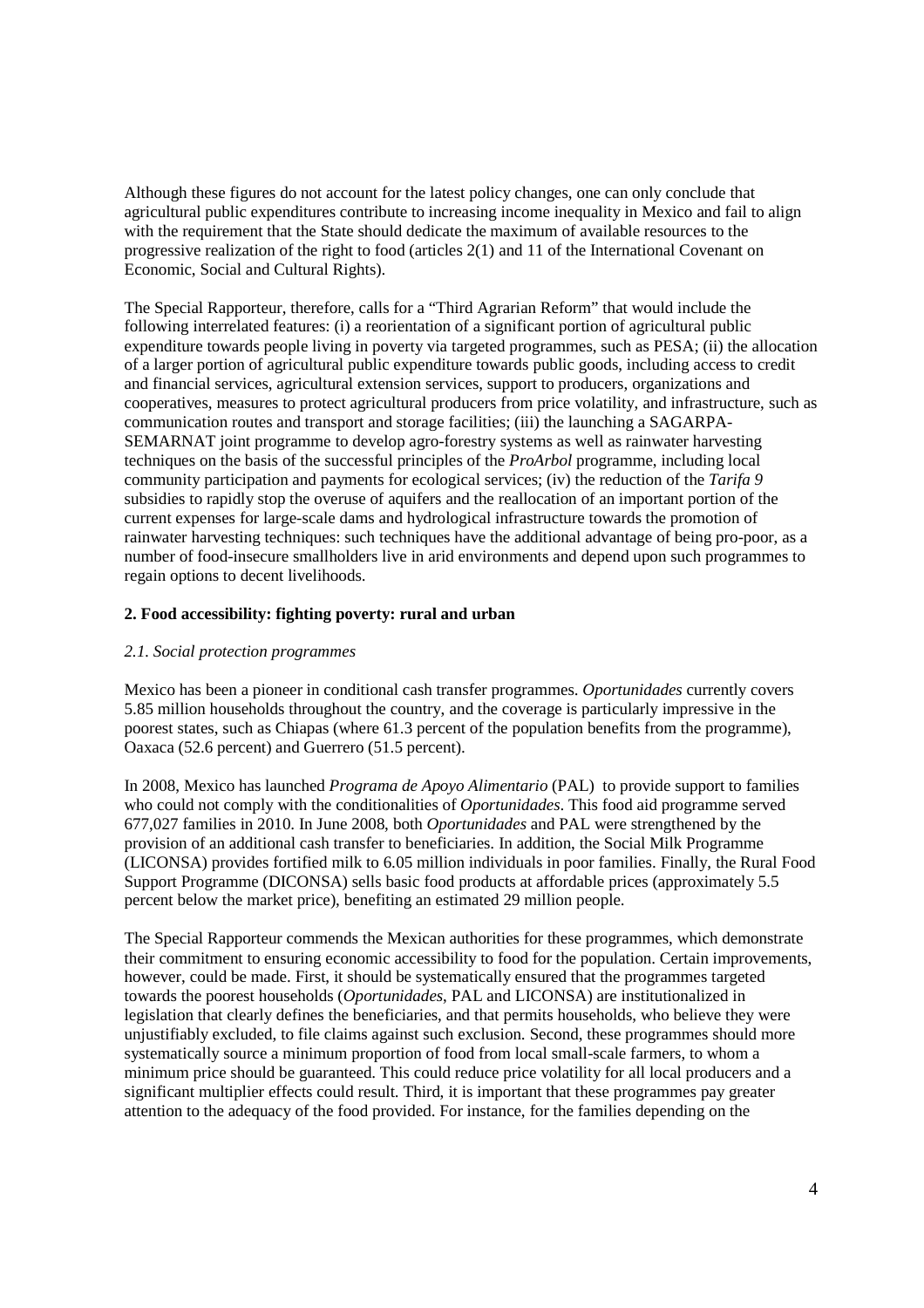DICONSA stores, these stores could provide a range of fresh foods, including fruits and vegetables, to encourage healthier diets.

### *2.2. Workers' rights*

The Special Rapporteur is concerned that the constitutional mandate according to which the minimum wage should be aligned on the cost of the *canasta basica* is not complied with. The minimum wage is currently set at approximately 57 pesos per day, around 25 percent of what would represent a living wage. Such a living wage should provide a decent income as required under articles 6 and 7 of the International Covenant on Economic, Social and Cultural Rights. The Special Rapporteur fully acknowledges that raising the minimum wage could encourage employers not to register their workers. Yet, he concludes that the tripartite national commission on minimum wages, in charge of setting the minimum wage for various levels of qualification, is in violation both of its constitutional duties and of international human rights.

The situation of *jornaleros* raises specific concerns. According to the Secretariat of Labor and Social Security (STPS), at least 2 million workers are employed as agricultural day labourers on large agricultural plantations. One fifth are migrant workers, travelling from the poor states to the richer agricultural regions in the North in search of employment. A majority of them move with their families. This situation raises a number of challenges, including providing continuous education to children, ensuring that children are not employed on the plantations and, protection human rights, in a context where about 90 percent of the agricultural day labourer have no formal employment contract.

The STPS has undertaken an impressive series of efforts to address this issue over the past few years. An interdepartmental coordination mechanism was established to address the various issues raised by the situation of the *jornaleros,* and a number of good practices have resulted. Although the labour inspectorates are clearly understaffed and lack capacity – there are 376 labour inspectors for the whole country – the number of plantations inspected has been rising over the years: from 132 in 2008 to 255 in 2010, with a target of 500 in 2011. The number of registered workers has risen significantly since the new strategy was put in place.

These achievements notwithstanding, more could be done. The labour inspectorates should be strengthened and the existing legal restrictions on unannounced visits to plantations should be abolished immediately. *Jornaleros* and the unions active in the agricultural sector should be informed about their right to report abuses anonymously to STPS, and to provide incentives to report such abuses, an employer found in violation of his obligation to register workers should be subjected both to fines and to the obligation to pay back salaries to the workers.

# *2.3. Large-scale development projects and the right to food*

During his visit, the Special Rapporteur heard testimonies from persons from all over the country who faced the threat of resettlement due to major development projects, such as the construction of dams, urban infrastructure projects and mining.

International human rights law establishes safeguards that protect persons against being arbitrarily displaced from their home (see the Guiding Principles on Internal Displacement (E/CN.4/1998/53/Add.2) and the Basic Principles and Guidelines on Development-based Evictions and Displacement (A/HRC/4/18, Annex I)). In assessing whether or not displacement can be justified, States must adequately assess the impact on affected communities and be able to justify any negative impacts by compelling and overriding public interests and adequately explore alternatives that could minimize such negative impacts. States must also ensure that all potentially affected persons are fully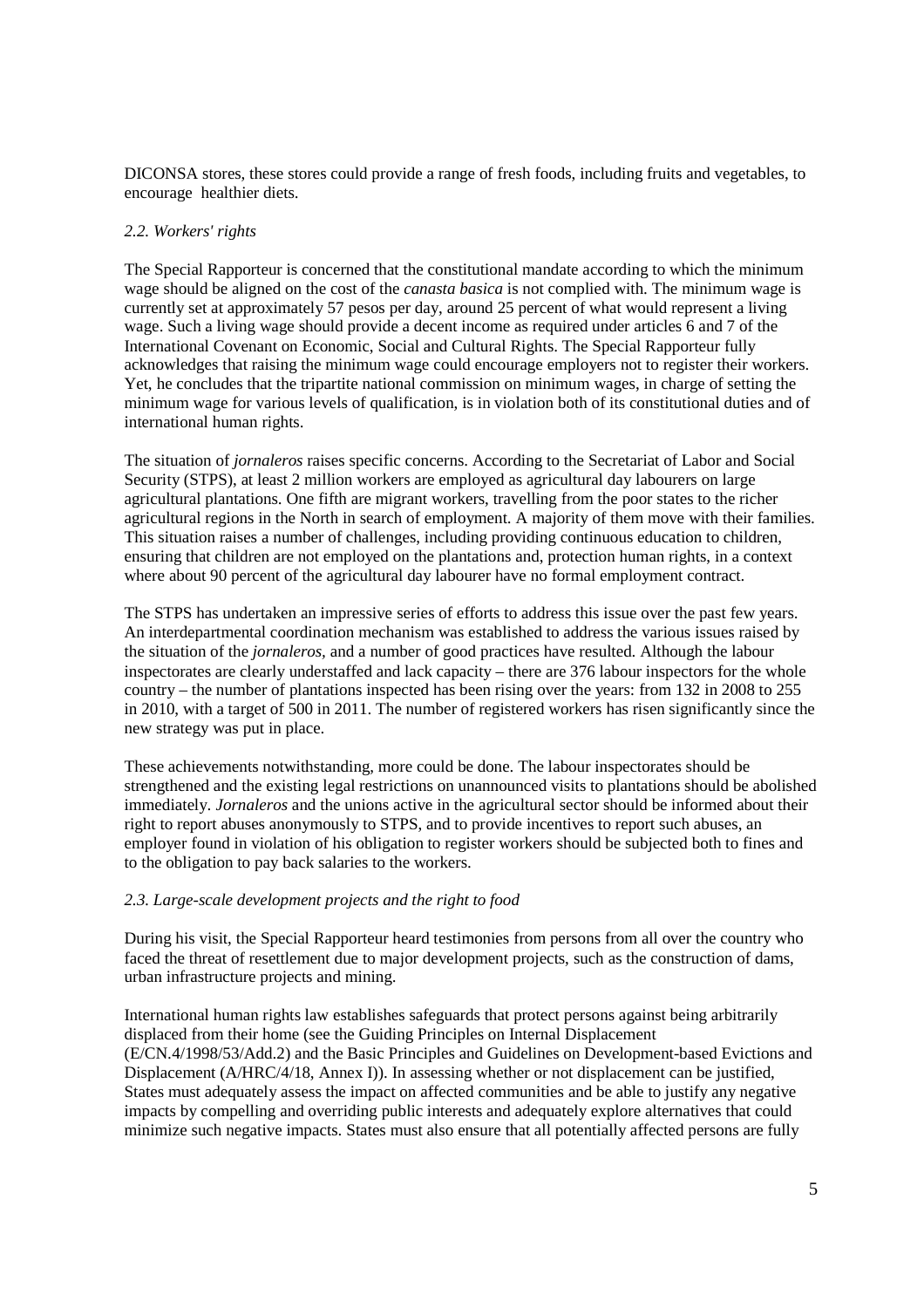consulted and, in cases of resettlement, are provided with fair compensation and not deprived of their sources of livelihood. Thus, persons who are resettled should be compensated with land commensurate in quality, size and value, or better.

In the testimonies by communities affected by large-scale development projects presented to the Special Rapporteur, a common concern expressed was the lack of adequate consultation and of efforts to ensure free and prior informed consent by the relevant authorities. Another common concern was the lack of fair compensation and excessive delays in its provision. While courts and administrative tribunals can protect communities against arbitrary resettlement that would have an adverse impact on the right to food and other human rights, according to information received court orders were in some cases not complied with. The Special Rapporteur visited the community of Temacapulin, where inhabitants over the past six years have tried to stop the construction of the Zapotillo Dam, which would inundate their town of about 400 inhabitants. Following his discussion with a representative of the State Water Commission and people living in Temacapulin, the Special Rapporteur is concerned that the land offered as compensation will not allow the inhabitants of Tamacapulin to continue growing the crops on which the livelihoods of many depend.

It was also brought to the attention of the Special Rapporteur that in a number of cases, people engaged in social protests related to the loss of land and livelihoods caused by large-scale development projects have been subject to threats and harassments and, in some cases, criminalized. In this regard, the Special Rapporteur recalls the United Nations Declaration on Human Rights Defenders and underlines the importance of ensuring adequate protection of human rights defenders.

### *2.4. The special case of the "rural sustainable towns"*

One challenge faced by the authorities in the rural areas is the relatively high dispersion of the rural population, which makes it difficult to provide rural households with basic services, including healthcare and education. The concept of "rural sustainable towns" ("ciudades rurales sustenables") is seen as an answer to this challenge. It has been experimented in the State of Chiapas with support of a number of UN agencies. The Special Rapporteur visited the two existing "rural sustainable towns" of Nuevo Juan de Grijalva and Santiago el Pinar.

The intention behind the creation of such "rural sustainable towns" is laudable. In principle, such towns should improve access to healthcare and education, so that women and children will not have to travel long distances to attend healthcare centres and schools. And it should allow the creation of off-farm jobs through the development of small processing facilities. However, the Special Rapporteur notes that the efforts to support production have not yet been matched by appropriate capacity building to improve access to markets on equitable terms, as entering long food chains poses a number of risks, such an overreliance on the sale of one specific crop to one specific buyer.

Consequently, the Special Rapporteur calls for a thorough, independent assessment of Nuevo Juan de Grijalva and Santiago el Pinar prior to the establishment of new such towns. The independent evaluation should include an assessment of the opportunity costs involved, and it should be conducted in a participatory manner to ensure an appropriate valuation of the disruptions created in livelihoods by the resettlement of the families concerned.

### **3. Food adequacy: healthy diets**

There is a growing awareness about the state of emergency that Mexico is facing with regard to overweight and obesity. Thirty-five million adults - 7 out of 10 - are overweight or obese: these people will experience sickness, on average, for 18.5 years during their lifetime. Overweight and obesity are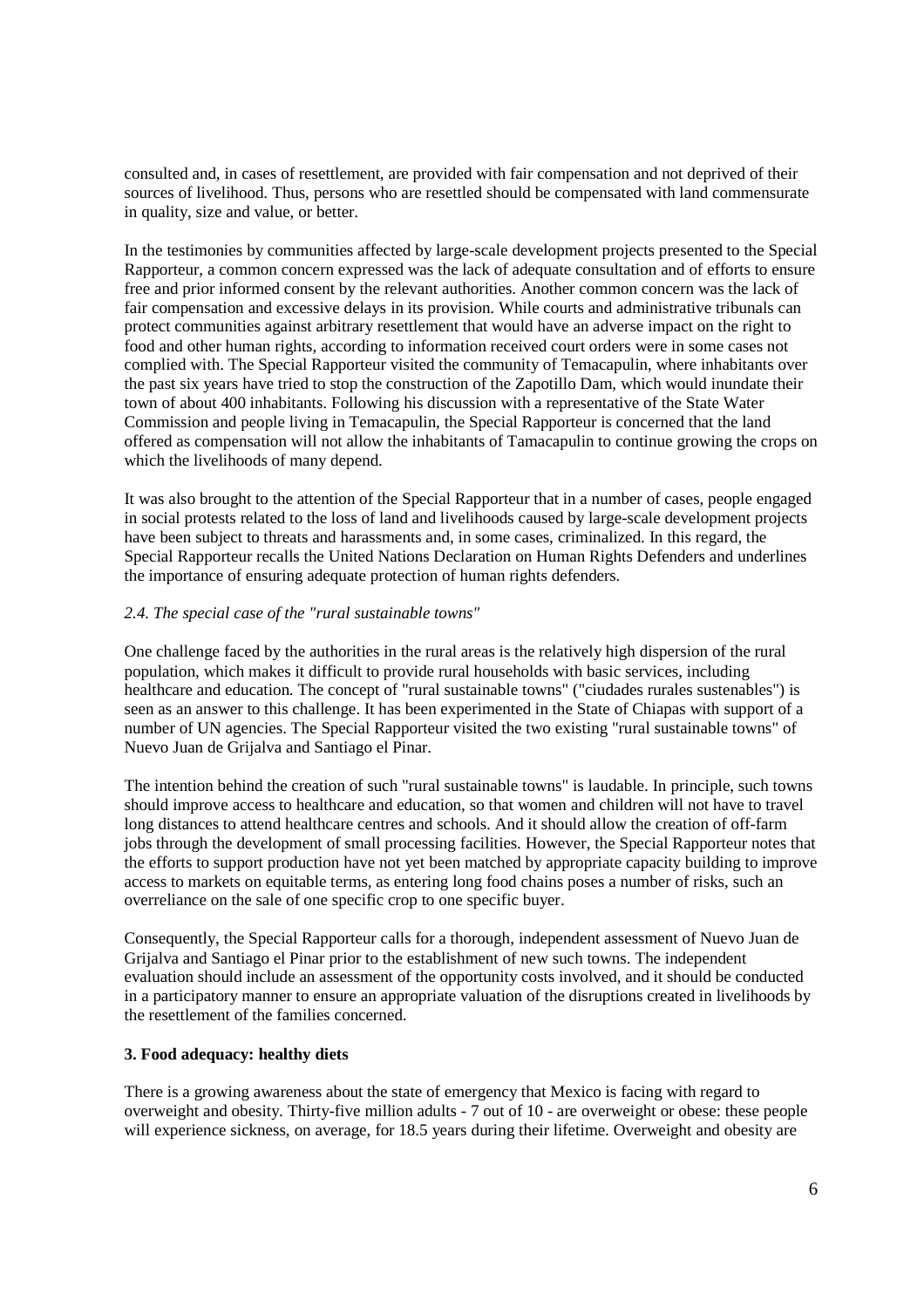increasing at all income levels, although fastest within the lowest quintile, which remains comparatively less affected (obesity rate of 28 percent in the lowest quintile). The consequences are considerable. Overweight and obesity are the source of type II diabetes, cancer and cardiovascular diseases. It has been calculated by SALUD that this phenomenon cost Mexico 67 billion pesos (4.9 billion USD) in medical care and in premature deaths in 2008 By 2017, the direct costs of obesity will rise to 78 billion pesos (5.6 billion USD).

In January 2010, a National Agreement for Nutritional Health was reached between several ministerial departments and other public authorities, non-governmental organisations, unions, the media and the agri-food sector, in order to address the problem. The Special Rapporteur believes, however, that more structural actions are also needed. Due to the pressure of the agri-food industry, represented through Conméxico, some important tools to influence consumer behaviour, including the raising of taxes on soda drinks and on foods rich in trans-fats or in sugars, were not made part of the National Agreement. The Agreement itself is a soft policy instrument, without binding targets being set out in legislation. It locates the problem of overweight and obesity in the consumer's behaviour, when in fact, this problem stems from the food system as a whole. Agricultural policies currently encourage the production of grains, rich in carbohydrates but relatively poor in micronutrients, at the expense of the production of fruits and vegetables. The result is that for many Mexicans, particularly in urban areas or in the northern states, switching to healthier diets is becoming increasingly difficult. The trade policies currently in place favour an increased reliance on heavily processed and refined foods, with a long shelf life, which does not favour the consumption of fresh and more perishable foods, particularly fruits and vegetables.

# **4. Sustainability: the future of food in Mexico**

Any national strategy for the realization of the right to food should take into account the long-term consequences of responses to short-term needs. Mexico is indeed highly vulnerable to natural disasters such as earthquakes, floods, hurricanes and drought. This present vulnerability will likely increase due to climate change, which will in turn impact food security.

# *4.1. Transgenic crops and biodiversity*

The question of transgenic crops has a particular resonance in Mexico given the importance of maize in Mexican culture. During his mission, the Special Rapporteur studied the latest scientific evidence on possible ecological risks of cultivating transgenic maize in Mexico, as well as the legal and policy developments since the 2005 *Law on Biosecurity of Genetically Modified Organisms*. The Special Rapporteur notes that the cultivation of transgenic maize in Mexico poses acute risks to the diversity of native maize landraces. This results from the gene flow characteristics of maize, the pollen of which is able to travel long distances, but also from the seed exchanges habits of Mexican farmers. Indeed, exchange of seeds from one farmer to another account for more than 85 percent the sources of maize seeds at national level (the seed industry accounting for 5.2 percent).

In addition, it appears that a vast majority of the transgenic maize cultivars being currently tested have an uncertain relevance compared to Mexico's main agronomical problems, such as resistance to drought or the ability to perform on poor soils. The Special Rapporteur concludes that there seems to be no other reason for these field trials than being the first step in a gradual process that would ultimately lead to the commercialization of transgenic maize on a large-scale. The expansion of transgenic maize crops on a commercial scale, and the resulting gradual disappearance of landraces, could increase the dependency of the farmers on a technology that will transfer resources to the seed companies holding the patents on these varieties, which form a heavily concentrated industry.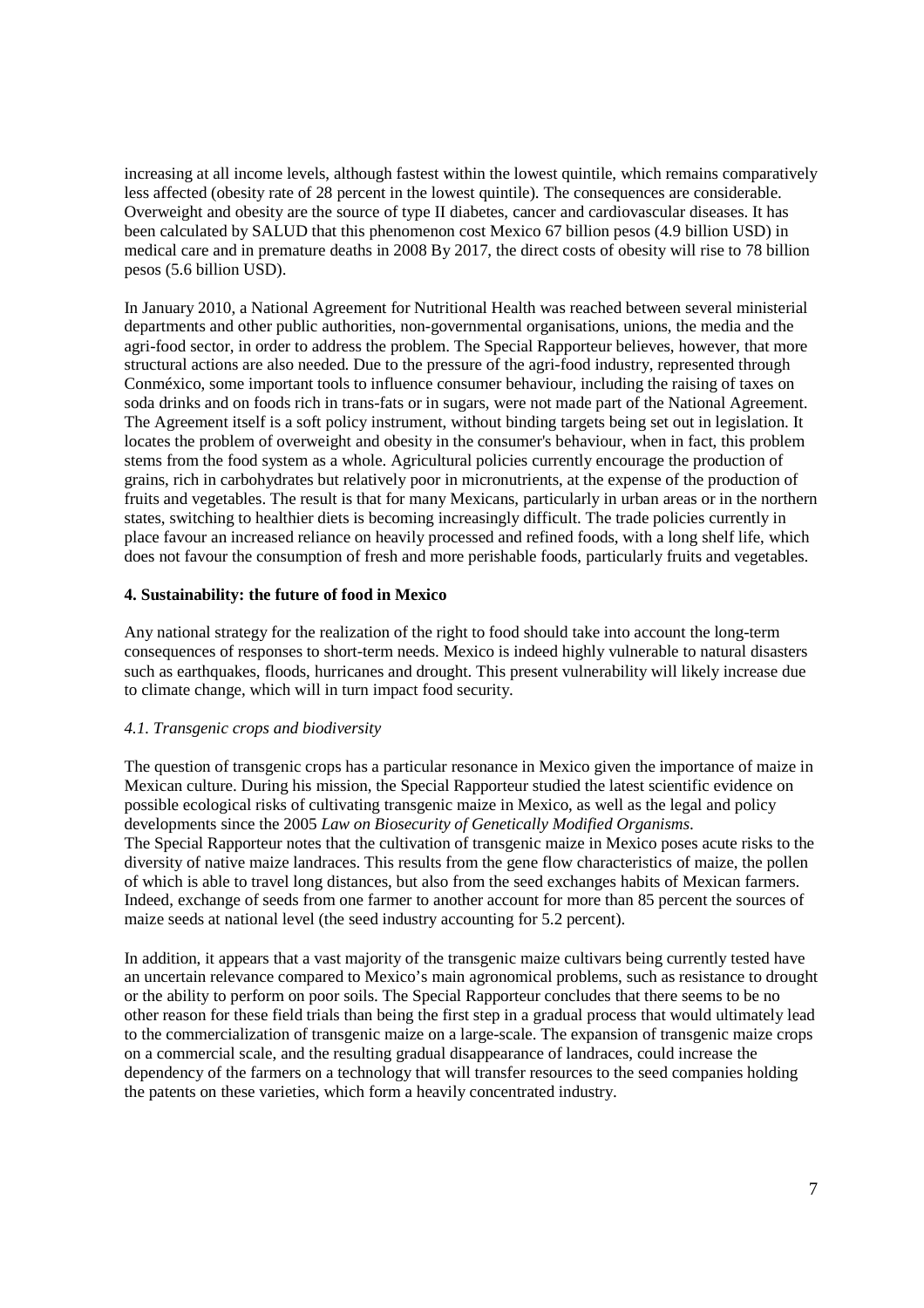The Special Rapporteur concludes that the continuation of the programme leading to the introduction of transgenic maize in Mexico could be a retrogressive step in the realization of the right to food in Mexico, and that it would not be in the country's best interest. It also diverts the attention of policymakers away from more vital issues, such as soil erosion or resilience to climate change, and it contributes to strengthening the belief that technological options can solve food insecurity.

The real question to be asked is whether this agricultural development path can reduce rural poverty and inequality, and whether it is sustainable in the long term. The Special Rapporteur notes in this regard that the introduction of transgenic maize in Mexico could result in a loss of agrobiodiversity, which is a crucial asset in the face of future threats and unpredictable changes brought about by climate change. In the long term, the continuous improvement of landraces by farmers' practices of saving, re-sowing and exchanging seeds best suited to specific environments is crucial to ensure the flow of germplasm needed to support future shocks that are by definition unpredictable. Even the remarkable initiative of establishing a the National Centre for Genetic Resources in the State of Jalisco, ensuring a preservation ex situ of genetic resources, is not a substitute for the permanent enhancement of agrobiodiversity.

The introduction and spread of transgenic maize in Mexico will lead the Mexican farmers to depend on input protected by intellectual property rights, that may make farming prohibitively expensive for them. The Special Rapporteur observes in this regard that some of the most respected Mexican experts on biodiversity have recently cautioned against accelerating the development of transgenic crops. They warn on the presence of important questions that have not yet been addressed, such as the risk that smallholders cultivating native landraces of maize will find crops containing genes from transgenic plants, and could be sued for infringing property rights of patent holders. The aggressive enforcement of technology use agreements in the U.S. by Monsanto has shown the importance of this issue.

The Special Rapporteur recommends that Mexican authorities : (i) declare as soon as possible a return to the moratorium on field trials and on the commercial cultivation of transgenic maize in order to protect the biodiversity of maize, while allowing possible research programmes in strictly confined environments; (ii) take steps to regulate the growing concentration in the seed sector and support smallholders in establishing community seed banks and other seed systems which preserve and maintain agrobiodiversity; (iii) improve access to information on the existing field trials and commission an independent analysis of their ecological, agronomical, social and economic impacts; and (iv) further strengthen *in situ* maize diversity conservation programmes by increasing the incentives rewarding farmers relying on landraces for their contribution to agrobiodiversity, as a complement to the *ex situ* conservation of genetic resources by the National Center for Genetic Resources (CNRG).

### *4.2. Water use, soil erosion and resilience to climate change*

Access to water is vital in Mexico for those who rely directly on agricultural production for their right to food. Mexico's "water crisis" is characterized by the overexploitation of key aquifers in the country, which is fuelled by the *Tarifa 9*, an important subsidy on electricity use for agriculture (as groundwater is mainly pumped from wells) that leads to farmers paying only 23 percent of the cost of generating and transmitting water. The Special Rapporteur also notes that the public authorities devote significant resources to hydrological infrastructure (3.3 billion pesos in 2006) as well as to irrigation (the area covered by modern irrigation increased from 1.3 million hectares in 2006 to an estimated 1.8 million hectares in 2011). At the same time, programmes to develop soil and water conservation techniques as well water collecting and storage constructions have been launched more recently, such as the Program for the Sustainability of Natural Resources (COUSSA), or the Cross Project for the Development of Arid Zones or the Catastrophic Agricultural Insurance (the latter covering 8,115 million hectares).